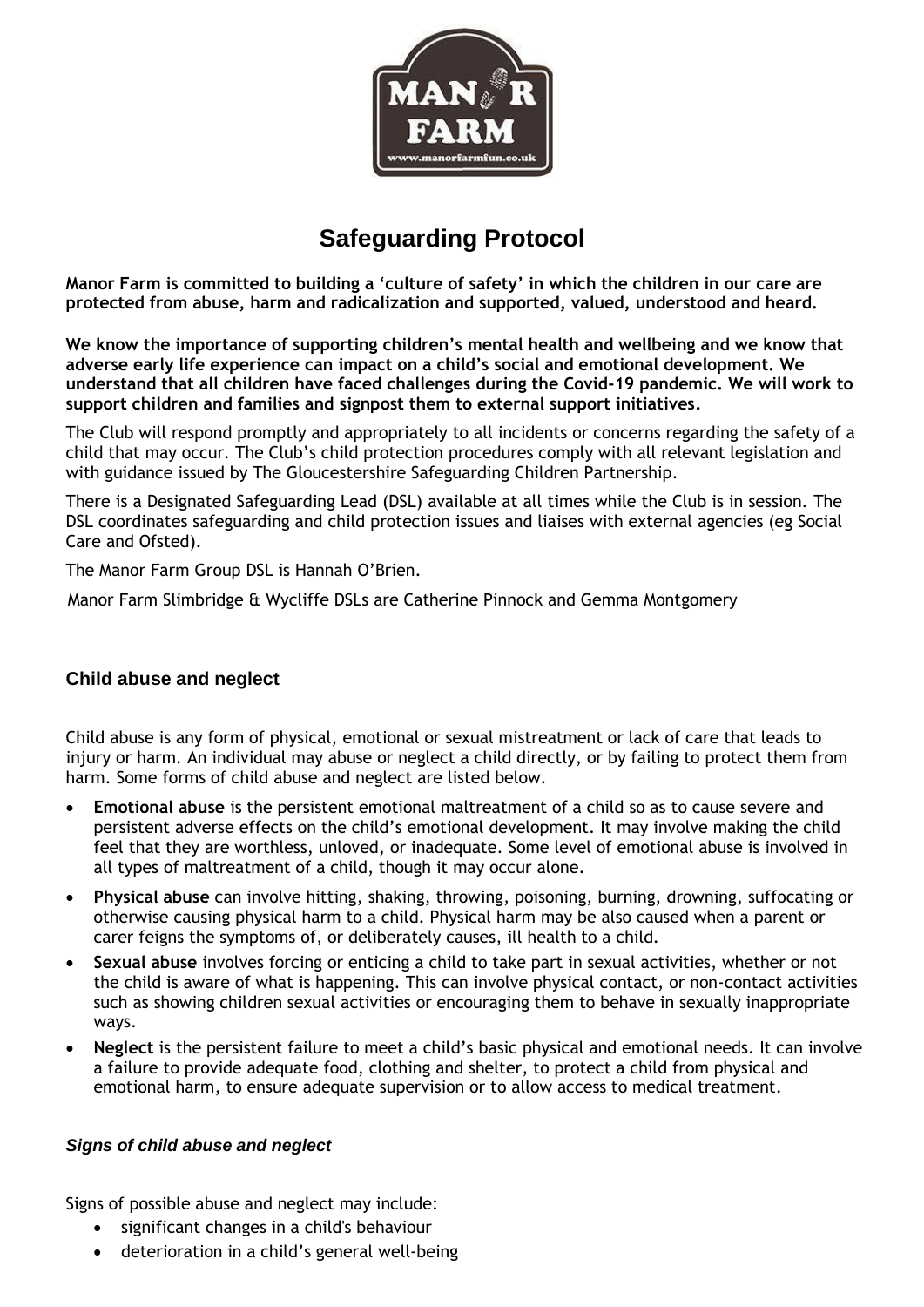- unexplained bruising or marks
- comments made by a child which give cause for concern
- reasons to suspect neglect or abuse outside the setting, eg in the child's home, or that a girl may have been subjected to (or is at risk of) female genital mutilation (FGM), or that the child may have witnessed domestic abuse
- inappropriate behaviour displayed by a member of staff, or any other person. For example, inappropriate sexual comments, excessive one-to-one attention beyond the requirements of their role, or inappropriate sharing of images.

## *If abuse is suspected or disclosed*

When a child makes a disclosure to a member of staff, that member of staff will:

- reassure the child that they were not to blame and were right to speak out
- listen to the child but not question them
- give reassurance that the staff member will take action
- record the incident as soon as possible (see *Logging an incident* below)If a member of staff witnesses or suspects abuse, they will record the matter straightaway using the **Logging a concern** form. If a third party expresses concern that a child is being abused, we will encourage them to contact Social Care directly. If they will not do so, we will explain that the Club isobliged to and the incident will be logged accordingly.

# **Female genital mutilation (FGM)**

FGM is an illegal, extremely harmful practice and a form of child abuse, and is therefore dealt with as part of our existing safeguarding procedures. All of our staff receive training in how to recognise when girls are at risk of FGM, or may have been subjected to it.

#### *If FGM is suspected or disclosed*

We will follow the same procedures as set out above for responding to child abuse.

#### **Peer-on-peer abuse**

Children are vulnerable to abuse by their peers. Peer-on-peer abuse is taken seriously by staff and will be subject to the same child protection procedures as other forms of abuse. Staff are aware of the potential uses of information technology for bullying and abusive behaviour between young people.

Staff will not dismiss abusive behaviour as normal between young people. The presence of one or more of the following in relationships between children should always trigger concern about the possibility of peer-on-peer abuse:

- Sexual activity (in primary school-aged children) of any kind, including sexting
- One of the children is significantly more dominant than the other (eg much older)
- One of the children is significantly more vulnerable than the other (eg in terms of disability, confidence, physical strength)
- There has been some use of threats, bribes or coercion to ensure compliance or secrecy.

#### *If peer-on-peer abuse is suspected or disclosed*

We will follow the same procedures as set out above for responding to child abuse.

## **Extremism and radicalisation**

All childcare settings have a legal duty to protect children from the risk of radicalisation and being drawn into extremism. There are many reasons why a child might be vulnerable to radicalisation, eg:

- feeling alienated or alone
- seeking a sense of identity or individuality
- suffering from mental health issues such as depression
- desire for adventure or wanting to be part of a larger cause
- associating with others who hold extremist beliefs

#### *Signs of radicalisation*

Signs that a child might be at risk of radicalisation include:

• changes in behaviour, for example becoming withdrawn or aggressive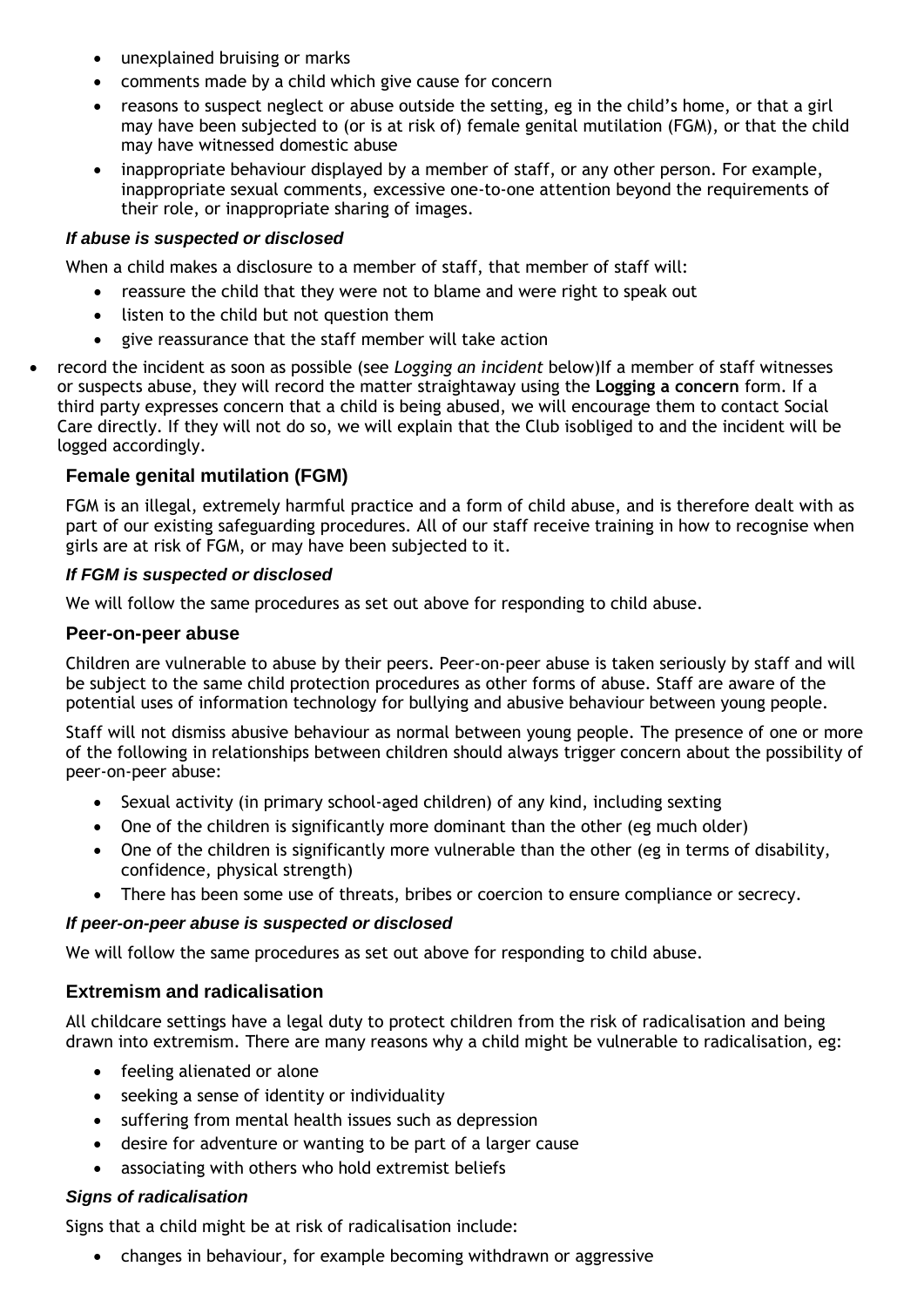- claiming that terrorist attacks and violence are justified
- viewing violent extremist material online
- possessing or sharing violent extremist material

If a member of staff suspects that a child is at risk of becoming radicalised, they will record any relevant information or observations on a **Logging a concern** form, and refer the matter to the DSL.

## **Logging a concern**

All information about the suspected abuse or disclosure, or concern about radicalisation, will be recorded on the **Logging a concern** form as soon as possible after the event. The record should include:

- date of the disclosure, or the incident, or the observation causing concern
- date and time at which the record was made
- name and date of birth of the child involved
- a factual report of what happened. If recording a disclosure, you must use the child's own wordsname, signature and job title of the person making the record.

The record will be given to the Club's DSL who will decide on the appropriate course of action.

For concerns about **child abuse,** the DSL will contact Social Care. The DSL will follow up all referrals to Social Care in writing within 48 hours. If a member of staff thinks that the incident has not been dealt with properly, they may contact Social Care directly.

For minor concerns regarding **radicalisation,** the DSL will contact The Gloucestershire Safeguarding Children Partnership. For more serious concerns the DSL will contact the Police on the non-emergency number (101), or the anti-terrorist hotline on 0800 789 321. For urgent concerns the DSL will contact the Police using 999.

## **Allegations against staff**

If anyone makes an allegation of child abuse against a member of staff:

- The allegation will be recorded on an **Incident record** form. Any witnesses to the incident should sign and date the entry to confirm it.
- The allegation must be reported to the Local Authority Designated Officer (LADO) and to Ofsted. The LADO will advise if other agencies (eg police) should be informed, and the Club will act upon their advice. Any telephone reports to the LADO will be followed up in writing within 48 hours.
- Following advice from the LADO, it may be necessary to suspend the member of staff pending full investigation of the allegation.
- If appropriate, the Club will make a referral to the Disclosure and Barring Service.

## **Promoting awareness among staff**

The Club promotes awareness of child abuse and the risk of radicalisation through its staff training. The Club ensures that:

- the designated DSL has relevant experience and receives appropriate training in safeguarding and the Prevent Duty, and is aware of the Channel Programme and how to access it
- designated person training is refreshed at least every three years.
- safe recruitment practices are followed for all new staff
- all staff have a copy of this **Safeguarding policy**, understand its contents and are vigilant to signs of abuse, neglect or radicalisation
- all staff are aware of their statutory duties with regard to the disclosure or discovery of child abuse, and concerns about radicalisation
- all staff receive basic safeguarding training, and safeguarding is a permanent agenda item at all staff meetings
- all staff receive basic training in the Prevent Duty
- staff are familiar with the Safeguarding File which is kept in the locked office cabinet.
- the Club's procedures are in line with the guidance in 'Working Together to Safeguard Children (2018)' and staff are familiar with 'What To Do If You're Worried A Child Is Being Abused  $(2015)'$ .

## **Use of mobile phones and cameras**